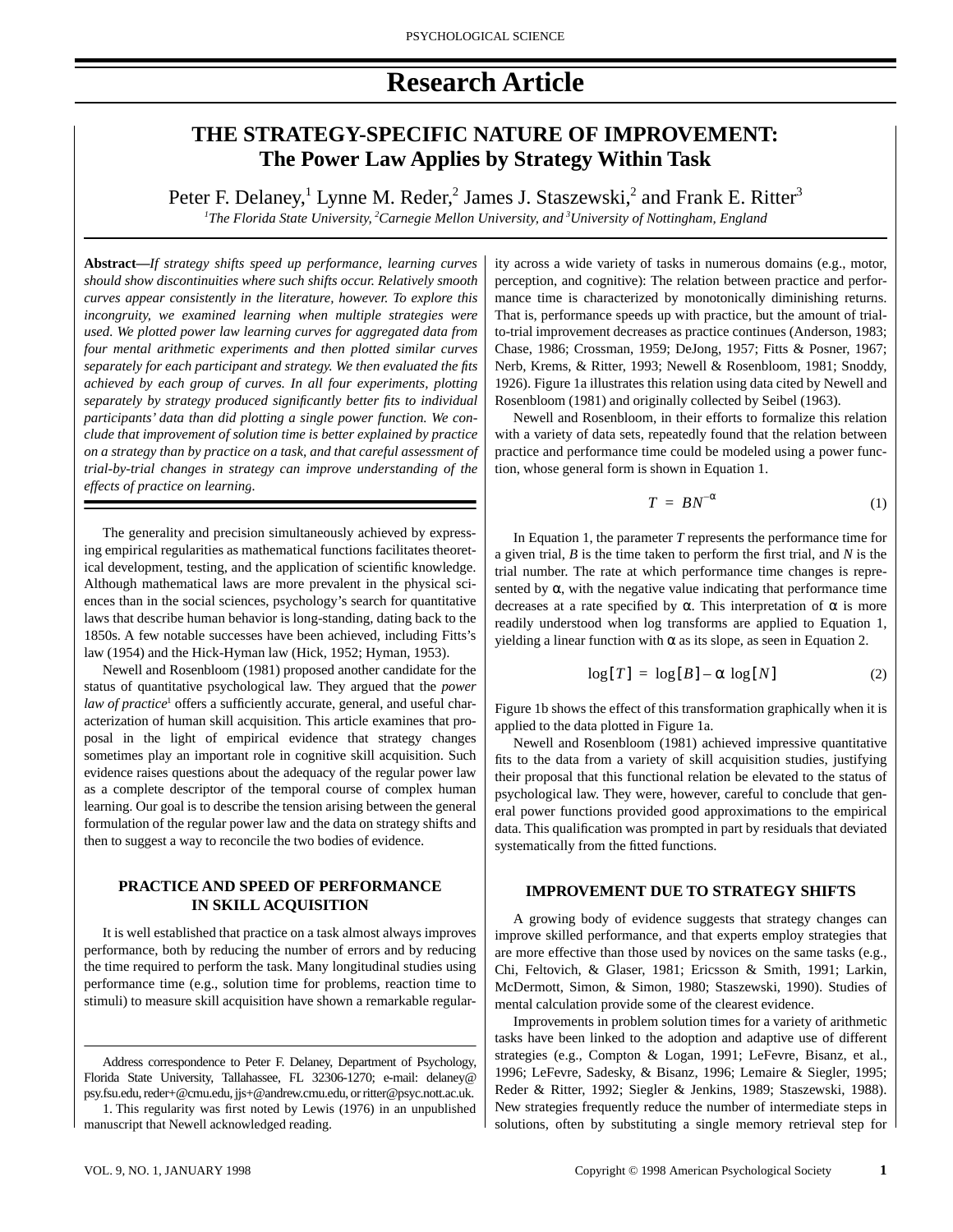#### Strategy and the Power Law



**Fig. 1.** A regular power function fit to an experiment, with untransformed axes (a) and with both axes log-transformed to linearize the relation (b). Data from Seibel (1963).

several computational steps. Replacing multiple time-consuming steps with retrieval decreases solution time accordingly (e.g., Klapp, Boches, Trabert, & Logan, 1991; Staszewski, 1988).

Staszewski (1988), for example, found that extensive practice at solving multidigit multiplication problems without external memory aids led participants to adopt a variety of new strategies. These included replacement of a series of computational steps with direct retrieval of products, adoption of more efficient calculation algorithms, and efficient memory management strategies. Although the participants involved were ordinary undergraduates, their performance at the conclusion of their laboratory training reached the level of established mental multiplication experts.

Compton and Logan (1991) used an "alphabet arithmetic" verification task in which the participants' goal was to determine whether equations such as  $A + 3 = D$  were true; in this case, the answer would be "true" because *D* is three steps away from *A* in the alphabet. On one sixth of the trials, after completing the verification, participants were asked to press a button corresponding to the strategy they employed. With experience, participants learned to use direct memory retrieval instead of a series of computational steps, thereby reducing solution times.

Reder and Ritter (1992) used an arithmetic task in which participants were to rapidly choose one of two procedures to solve two-digit  $\times$  two-digit arithmetic problems (e.g., 44  $\times$  18). Participants were told to imagine that they were in a "game show" and had 850 ms to choose to either compute the answer (calculation strategy) or retrieve the answer from memory (retrieval strategy). If they selected the retrieval strategy, they then had about 1 s to state the answer; if they selected the calculation strategy, they had effectively unlimited time to compute the answer. Participants were given an incentive for choosing to retrieve, provided that they could come up with the answer quickly enough. Over the course of the experiment, specific arithmetic problems were repeated numerous times, and participants' tendency to select "retrieve" rather than "calculate" increased accordingly.

Several authors have shown similar effects of strategy changes on young children's arithmetic. For example, Siegler and Jenkins (1989) used concurrent verbal protocols and videos of young children who knew how to add using a simple counting-from-one rule. After 11 weeks of practice, almost all of the children had learned a more efficient rule that involved counting up from the larger addend rather than counting up from one. Children using this more sophisticated counting rule were faster at solving the problems because they had many fewer operations to perform to produce the answers.

In summary, several studies in the domain of arithmetic problem solving indicate that strategy shifts occur along with improvements in solution times. These findings suggest that at least within this task domain, strategy shifts could produce the systematic deviations seen when power functions have been fit to practice-related reductions in solution times. If so, when fitting power functions to practice data, investigators could obtain better accounts of practice-related changes in performance by supplementing practice measures with measures of strategy than by using power functions alone. In particular, our hypothesis is that strategies may change with practice, and that performance improves according to the power law for each individual strategy, even if performance on the task as a whole, with strategies not analyzed separately, does not.

It should be noted that our claim is similar in many ways to one made by Rickard (1997), who has independently pursued a related avenue of research. He fit the power law to data from an arithmetic task that used a synthetic operator similar to one used by Reder and Ritter (1992). The fits obtained were then compared with those produced by fitting strategy-sensitive functions to the same solution times. The latter were generated by first partitioning data points by strategy employed on a given trial.<sup>2</sup> A power function was then fit separately to only those trials associated with each individual strategy. The individual-strategy functions were then compared with the regular power function to determine which better explained the variability in participants' performance. Rickard's finding was that the individualstrategy functions were no better in terms of  $R<sup>2</sup>$ . Visual inspection of

2. Rickard had strategy information for only one third of all trials. He used logistic regression to interpolate for the remaining trials.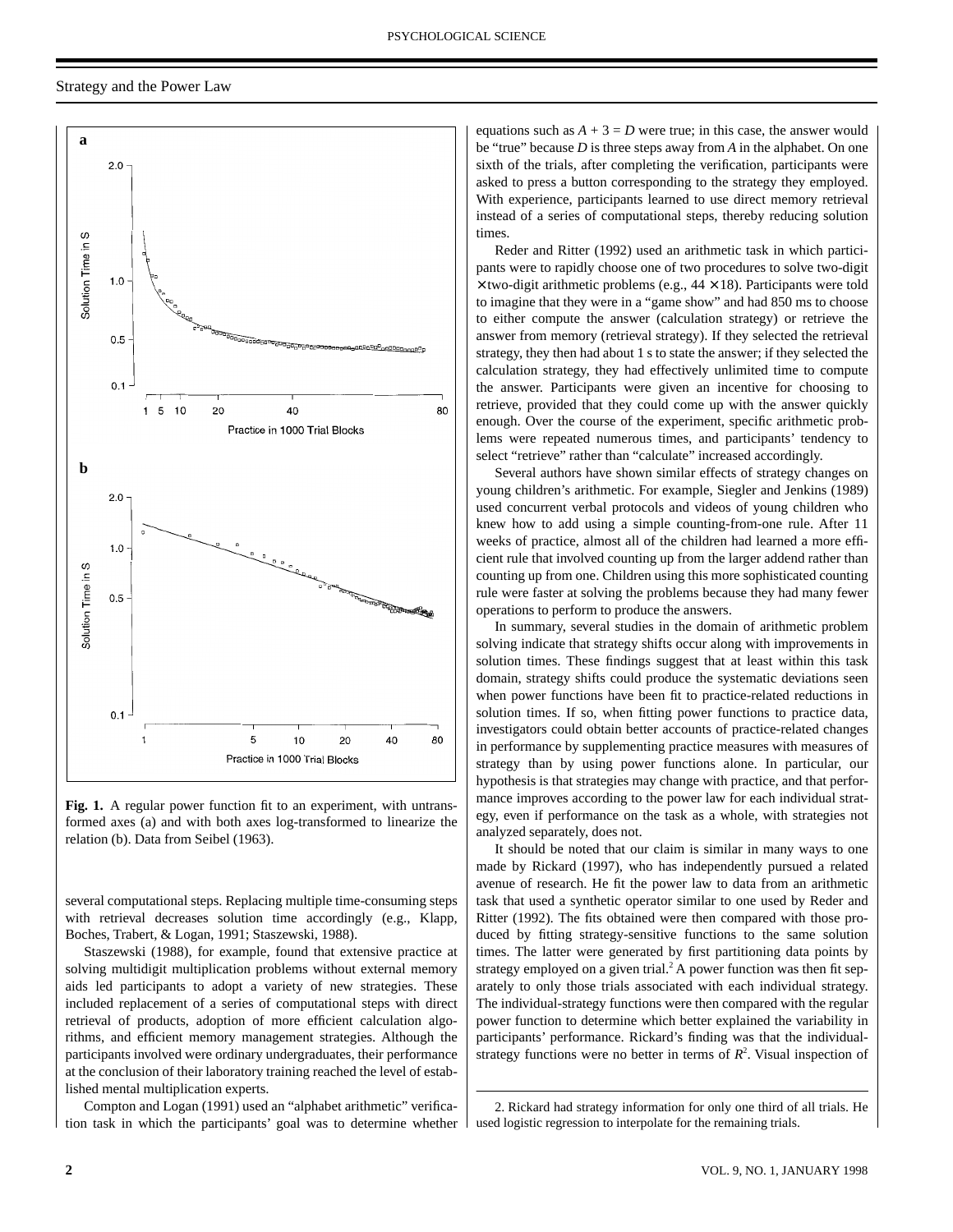plots of the data, however, suggested that the individual-strategy functions provided a more accurate fit to the data. On this basis, Rickard (1997) argued that individual functions should be fit to each strategy separately.

Our methods are similar in many respects to those of Rickard (1997), but also differ in important ways. We reanalyzed data from four mental arithmetic studies that assessed strategy on every trial. In addition to performing analyses similar to Rickard's, we analyzed the performance of individual participants by comparing, for every participant, the predictions of the regular power function and the appropriate individual-strategy functions. We were then able to compare the regular power law with an alternative form based on improvement of specific strategies.

#### **THE FEELING-OF-KNOWING EXPERIMENTS**

A series of three experiments performed by Reder and Ritter (1992) and Schunn, Reder, Nhouyvanisvong, Richards, and Stroffolino (1997) examined feeling of knowing in mental arithmetic problems. Although the present article is not concerned with feeling-ofknowing judgments per se, the data from these experiments provide a valid measure of participants' strategy use that is independent of the solution times for each trial. That information along with trial-by-trial solution times allowed us to trace the effects of strategy shifts on solution time.

Participants were presented with relatively novel two-digit  $\times$  twodigit arithmetic problems (e.g.,  $45 \times 27$ ) in a random order. In each experiment, half of the problems used the multiply operator, and the other half used a different one. In one of these experiments, the other operator was plus (+); in the other two, the second operator, called sharp  $(\#)$ , was invented for the experiment.<sup>3</sup> Problems recurred a variable number of times, so that by the end of the experiment, participants had received different amounts of practice with different problems. Prior to attempting to answer each problem, participants were instructed to make a snap judgment (within 850 ms) as to whether they could retrieve the correct answer directly from memory or whether they would have to calculate the answer. Calculation is much slower than retrieval. This fact was used to verify that the quick decision, or feeling-of-knowing judgment, was an excellent predictor of strategy choice, or at least that the error rates and solution times corresponded closely to what one would expect given that strategy choice (see Reder & Ritter, 1992, or Schunn et al., 1997, for details).

In the analyses reported here, we excluded trials in which participants responded incorrectly because of the difficulty of interpreting solution times on those trials. Excluded trials were treated as missing values (i.e., they still contribute to the amount of practice participants received). However, we did include trials in which participants exceeded the solution time limit (approximately 1 s for retrieval or 18 s for calculation).

3. Sharp was defined for two-digit  $\times$  two-digit arithmetic problems by the pseudoequation  $AB \# CD = [(A + C) \times (B + D) \times 3]$  modulo 100. For example,  $34 \# 56 = [(3 + 5) \times (4 + 6) \times 3]$  modulo  $100 = 40$ . Application of this rule creates an operation roughly equivalent in performance time to multiplication (Reder & Ritter, 1992). Note that this operation is not identical to Rickard's (1997) pound operator, which is defined by the equation  $a \# b = [(b - a) + 1] + b = 2b - a + 1.$ 

#### **Analysis of Group Data**

For each experiment and operator, the data were aggregated over participants. For each participant, we took the mean solution time of each problem after a given number of presentations of that problem; we then collapsed over participants. The regular power function was then fit to these aggregate data.

Solution times were also partitioned according to which strategy was used, calculation or memory retrieval. This classification was done on the basis of each participant's explicit strategy selection (i.e., the feeling-of-knowing button press). It should be noted that the strategy transition did not always occur in a stepwise fashion. Participants frequently chose to calculate an answer after they had retrieved it on a prior trial, averaging 2.39 and 2.12 strategy shifts per problem in Reder and Ritter's (1992) experiments and 3.23 switches per problem in the Schunn et al. (1997) experiment. This effect was not due solely to brief fluctuations in strategy choice while adopting a new strategy; for those problems for which more than one switch occurred, the region between the first and last strategy shift amounted to, on average, 52%, 48%, and 42% of the total trials for the three experiments, respectively. Hence, there was rarely a single point where a subject switched to a new strategy and then never switched back.<sup>4</sup> Power functions were then fit to these strategy-specific data subsets, after aggregating over participants.

The fits of the regular power function and individual-strategy power functions are summarized in Table 1. Although the specific strategies are well fit by power functions, there is little reason to prefer them to the non-strategy-specific regular power function, because all of the fits capture at least 95% of the variance in mean solution time. An example fit has been plotted as Figure 2. The figure plots the relationship of solution time to practice on a given problem for each strategy separately, as well as showing the more traditional plot of solution time against practice with a problem, regardless of strategy. As expected, the retrieval strategy is faster than the calculation strategy, and the regular power law predicts solution times somewhere in between.

**Table 1.** R*<sup>2</sup> values for individual-strategy function fits and regular power function fits for the feeling-of-knowing data aggregated over participants*

| Experiment                     | Calculation Retrieval Overall<br>$R^2$ | $R^2$ | $\mathbb{R}^2$ |
|--------------------------------|----------------------------------------|-------|----------------|
| Reder and Ritter (1992)        |                                        |       |                |
| Experiment 1, multiply         | .999                                   | .993  | .999           |
| Experiment 2, multiply         | .999                                   | .979  | .998           |
| Experiment 2, sharp            | .999                                   | .974  | .998           |
| Schunn, Reder, Nhouyvanisvong, |                                        |       |                |
| Richards, and Stroffolino      |                                        |       |                |
| $(1997)$ , Experiment 1        |                                        |       |                |
| Multiply                       | .999                                   | .991  | .999           |
| Sharp                          | -999                                   | .983  | .999           |

4. Monotonic shifts do occur for some subjects, however, as reported by Ritter, Reder, and Newell (1989). This finding was one of the direct precursors to our work reported here.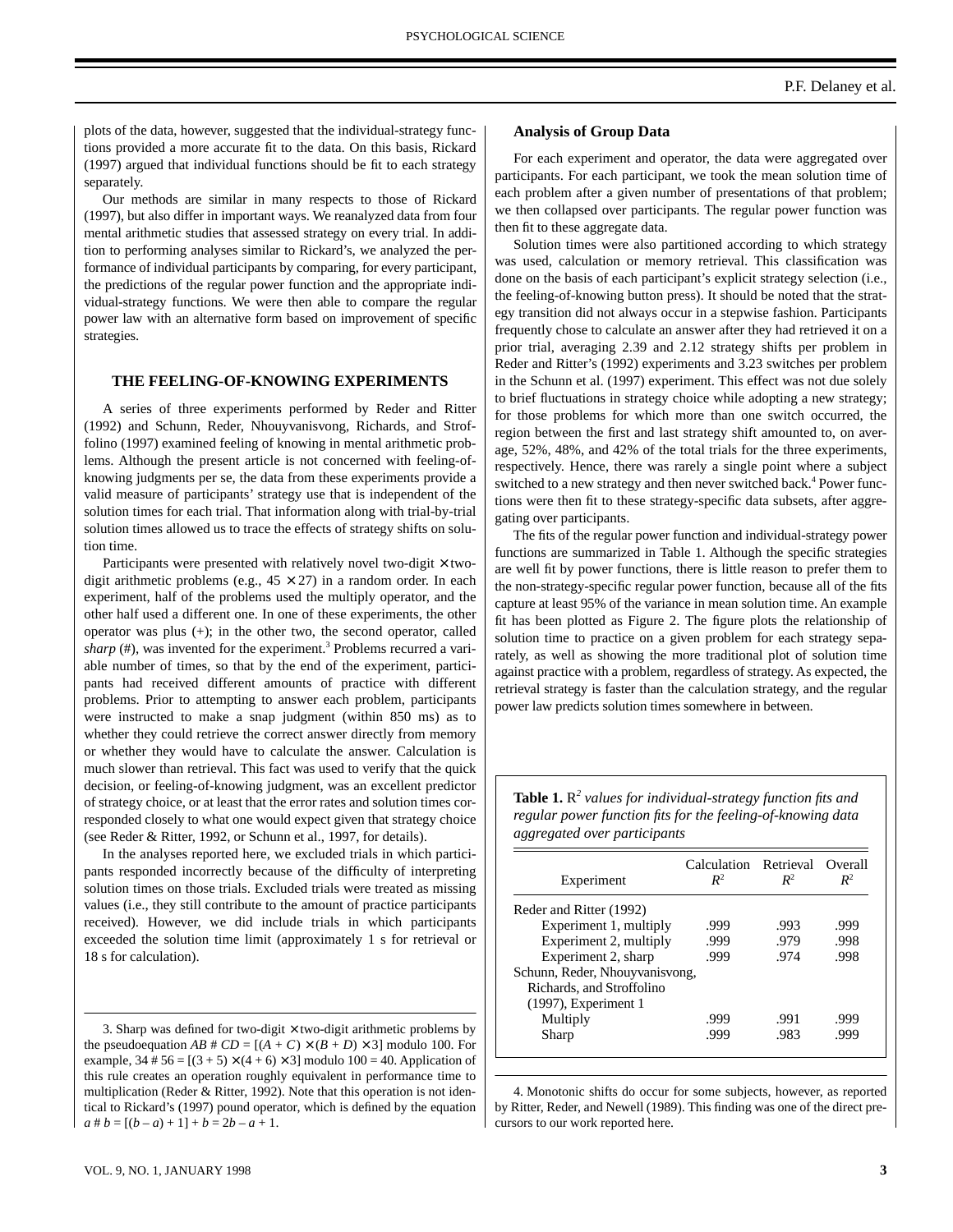

**Fig. 2.** Example plot of power law fits to the feeling-of-knowing data, with both axes log-transformed to linearize the relation. The retrieval strategy (bottom line) and calculation strategy (top line) curves are plotted as a function of strategy for a given problem, not practice with the problem per se, and have different intercepts from the regular power curve (center line). Data from Reder and Ritter (1992), Experiment 1, multiplication problems (aggregated over participants and problems).

Another measure of fit is the autocorrelation of the residuals. Systematic patterning of the residuals following a curve fit may indicate that a predictive variable has not been considered or that an incorrect curve has been fit. Table 2 shows the results of autocorrelating the residuals for both the regular power function and the two individualstrategy functions in each of the experiments. The analysis shows that in two of the five cases, the regular power function estimates deviated systematically from the observed data (and in a third case, the regular power function estimate showed a marginally significant deviation from the observed data). In contrast, only one of the individualstrategy functions showed systematic deviations from the observed data (in a case in which the regular power function fared well).

**Table 2.** *Autocorrelation of residuals (lag = 1) by condition for the feeling-of-knowing data aggregated over participants* 

| Experiment                     | Calculation Retrieval Overall<br>(r) | (r)     | (r)     |
|--------------------------------|--------------------------------------|---------|---------|
| Reder and Ritter (1992)        |                                      |         |         |
| Experiment 1, multiply         | -23                                  | .13     | .49**   |
| Experiment 2, multiply         | .05                                  | $-.12.$ | .29     |
| Experiment 2, sharp            | .11                                  | $-.27$  | $.45*$  |
| Schunn, Reder, Nhouyvanisvong, |                                      |         |         |
| Richards, and Stroffolino      |                                      |         |         |
| $(1997)$ , Experiment 1        |                                      |         |         |
| Multiply                       | .04                                  | .38     | $.63**$ |
| Sharp                          | .15                                  | .58**   | 21      |

In summary, analyses of aggregated data suggest that strategy variation affects solution times as hypothesized, but not unequivocally so. The mixed findings could, however, be the result of losing information by aggregation. In the next section, we address this issue through analyses of individual participants' performance.

#### **Analysis of Individual Participants' Data**

Analyses of individual participants' data were conducted according to the general method outlined earlier. Each data point used in the analysis represented a single experimental trial; there was no aggregation over participants or trials in these analyses. Data were grouped for analysis by operator (i.e., all multiplication problems together, all sharp problems together).

First, each participant's solution times were log-transformed and regressed on the log-transformed number of trials of practice with a particular problem (i.e., we applied the power law to get an estimate of solution time). In order to generate a strategy-specific estimate of solution time, we created two single-strategy functions. These were power functions fit to log-transformed solution times and log-transformed number of trials on which the strategy had been used for this problem by the participant (as indicated by the feeling-of-knowing button press). Both of these estimates were then entered as predictors of solution time in a stepwise fashion to determine which provided a better account of improvement on the task.

We reasoned that we would be able to adequately distinguish between the two estimates only if participants used each strategy on at least 30% of the total trials. As we were interested only in those cases in which the two estimates would differ, we made an a priori decision to analyze only the data from participants who used each strategy on 30% or more of all trials for a particular operator. Using this criterion, we made 46 individual participant-by-operator comparisons, 28 for multiply and 18 for sharp (recall that the sharp operator was not used in one of the experiments).

The results of this analysis are presented in Table 3. In every case, the strategy-specific estimate was superior to the regular power function estimate. Furthermore, the regular power function did not account for a significant amount of variance once the strategy-specific estimate was entered, except in one case in which it explained an additional 2% of the variance. Table 3 also shows the incremental variance accounted for by the strategy-specific estimate after the regular power function estimate is forced in. In every case, the strategy-specific estimate accounts for additional variance.

#### **Differences Between Strategies**

As the slope and intercept of the power function can vary considerably from task to task (Newell & Rosenbloom, 1981), it seemed probable that the slopes and intercepts for different strategies would also vary. The slopes and intercepts are given in Table 4. However, the different strategies in these tasks did not have significantly different slopes. Two-tailed pair-wise comparisons revealed no significant differences between the slopes of the retrieval and calculation power law learning curves for multiplication,  $t(28) = 1.63$ , or for sharp,  $t(17) =$ 1.21. The slopes of the calculation curves for sharp and multiply were not significantly different across participants,  $t(15) = 0.90$ ; neither were the slopes of the retrieval curves for these operators,  $t(15) = 0.78$ .

The intercepts did differ, with retrieval being faster than calculation for both multiplication,  $t(27) = 18.67$ ,  $p < .001$ , and sharp,  $t(17) = 9.13$ ,  $p < .001$ .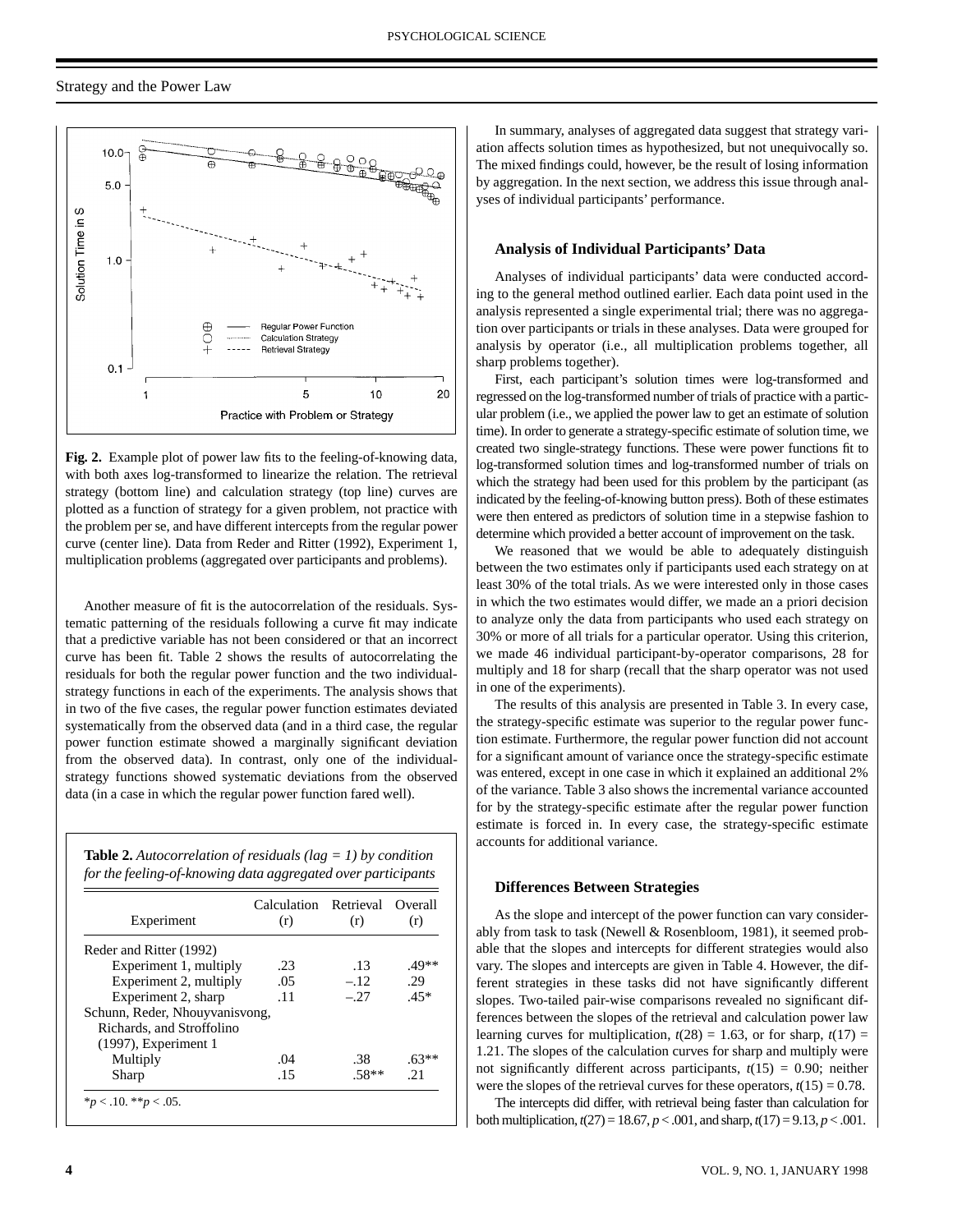| <b>Table 3.</b> Summary of individual-strategy estimates' $\Delta R^2$<br>values for stepwise regressions for the feeling-of-knowing data |                                  |                                       |                          |
|-------------------------------------------------------------------------------------------------------------------------------------------|----------------------------------|---------------------------------------|--------------------------|
| Experiment                                                                                                                                | Free-entry<br>$R^2$ <sup>a</sup> | Forced-entry<br>$\Lambda R^{\rm 2 b}$ | N                        |
| Reder and Ritter (1992)                                                                                                                   |                                  |                                       |                          |
| Experiment 1, multiply                                                                                                                    | .537(.125)                       | .369(.136)                            | 6                        |
| Experiment 2, multiply                                                                                                                    | .602(.083)                       | .510(.071)                            | 5                        |
| Experiment 2, sharp                                                                                                                       | .620(.152)                       | .453(.144)                            | $\overline{\mathcal{A}}$ |
| Schunn, Reder, Nhouyvanisvong,                                                                                                            |                                  |                                       |                          |
| Richards, and Stroffolino                                                                                                                 |                                  |                                       |                          |
| $(1997)$ , Experiment 1                                                                                                                   |                                  |                                       |                          |
| Multiply                                                                                                                                  | .633(.122)                       | .278 (.179)                           | 17                       |
| Sharp                                                                                                                                     | .665(.156)                       | .265(.155)                            | 13                       |

*Note*. Values enclosed in parentheses represent standard deviations. All values that contributed to these means were significant,  $p < .01$  or better. Estimates for individual-strategy solution time entered the regression model first in the free-entry analyses for all conditions. Estimates based on the regular power function augmented the model for only 1 participant, who contributed to the mean for the sharp problems in Schunn et al. The incremental variance accounted for by this variable in this case was .020. <sup>b</sup>∆R<sup>2</sup> values in the forced-entry analyses represent the additional explanatory power achieved by entry of the individual-strategy estimates after variance accounted for by the regular power function estimates has been removed.

## **EXPERIMENT WITH AN EXPERT MENTAL CALCULATOR**

The analyses just described show that the natural transition from calculation to direct memory retrieval that occurs with practice on a problem is better fit by two power functions than by one. To test the generality of this conclusion, we reanalyzed Staszewski's (1988) data. In this study, a single subject (G.G.) practiced mental multiplication for more than 600 sessions. After the 500th session, G.G. was taught a new strategy. This data set allowed us to look at long-term strategy changes following explicit instruction. It also differs from the feelingof-knowing experiments in that strategies were not interleaved; rather, the introduction of a new strategy occurred at a single transition point.

#### **Method**

Problems from nine problem-size categories were presented either orally or visually. For visually presented problems, the problem operands remained available to the participant throughout his computation. The problem-size categories were differentiated by the size of problem operands: Multipliers were one or two digits, and multiplicands ranged from one to five digits. An example from the problemsize category called  $2 \times 4$  would be 69  $\times$  4,957. Problems were randomly generated for each problem size during the first phase of the experiment, so repetitions were rare (unlike in the feeling-of-knowing experiments). During the second phase, problems from the last 100 practice sessions of the first phase were repeated in order.

During the first phase, G.G. was instructed to use an unconventional general solution strategy commonly used by expert mental calculators (Smith, 1983). Unlike the usual strategy, which works from right to left, the experts' strategy works in the opposite direction. That is, they start computations with the digits of the highest magnitude in both operands and proceed to the lowest. G.G. was instructed to work as quickly and accurately as possible, although accuracy was emphasized if his aggregate **Table 4.** *Mean slope and intercept values of individualstrategy power functions for the feeling-of-knowing data* 

| Condition                      | Mean slope $(\alpha)$ | Mean<br>intercept<br>$(\log B)$ |
|--------------------------------|-----------------------|---------------------------------|
| Multiply, retrieval strategy   | 0.54(0.53)            | 3.21(0.25)                      |
| Multiply, calculation strategy | 0.37(0.18)            | 3.99(0.13)                      |
| Sharp, retrieval strategy      | 0.11(1.15)            | 2.97(0.90)                      |
| Sharp, calculation strategy    | 0.25(0.88)            | 3.77(1.14)                      |

*Note*. All means are based on the slope and intercept for the linear form of the power function (Equation 2). Values in parentheses represent standard deviations.

error rate exceeded 10%. He took 20 sessions to achieve this criterion, which he never again exceeded, maintaining an average error rate of 5.2% over the remainder of his training. His consistently high accuracy minimizes any interpretation problems arising from speed-accuracy trade-offs.

Starting with the 501st practice session, the second phase began, and G.G. was instructed to use a new strategy that applied only to the problems with two-digit multipliers (i.e.,  $2 \times n$ s, where *n* is 2, 3, 4, or 5). This new strategy offers greater efficiency because it reduces memory load relative to the original two-place multiplication procedures (consult Staszewski, 1988, for further details). During his 1 day's practice with this new strategy, G.G. gave concurrent verbal reports. In later sessions, retrospective reports were used to monitor strategy use, and he consistently reported using the new strategy. Moreover, G.G. was also required to give concurrent verbal protocols of how he was solving the problem during approximately half of these later sessions, and these protocols also revealed consistent use of the new strategy.

#### **Comparison of Performance by Problem Condition**

The data were fit separately to a power function for each mode of presentation for each of the nine problem-size categories. Each data point in our analysis is the median correct solution time over five experimental sessions for that problem size (15 presented problems). The analysis procedure is identical to that used for the feeling-ofknowing data sets, with one exception: The power function used in fitting included an empirically determined asymptote for each problem size (based on Staszewski, 1988). In other words, we generated two estimates of solution time, one based on the regular power law (the regular power function estimate) and the other based on fitting two separate functions to the data set, splitting the trials into those from the first phase using the old strategy and those from the second phase using the new strategy (the multiple-strategy estimate). These two estimates were then employed as predictors of solution time in stepwise regressions.

We predicted that for  $2 \times 2$  to  $2 \times 5$  problems, to which the new strategy applied, we would see an improved fit by taking into account strategies, while in the  $1 \times 2$  to  $1 \times 5$  problems, for which the new strategy had no effect, we would not see an improved fit. The results of the analysis are shown in Table 5. In analyses in which predictors with the highest *F* value entered the regression models first (column 1), the multiple-strategy estimate entered first for each problem condition. The regular power function estimate accounted for incremental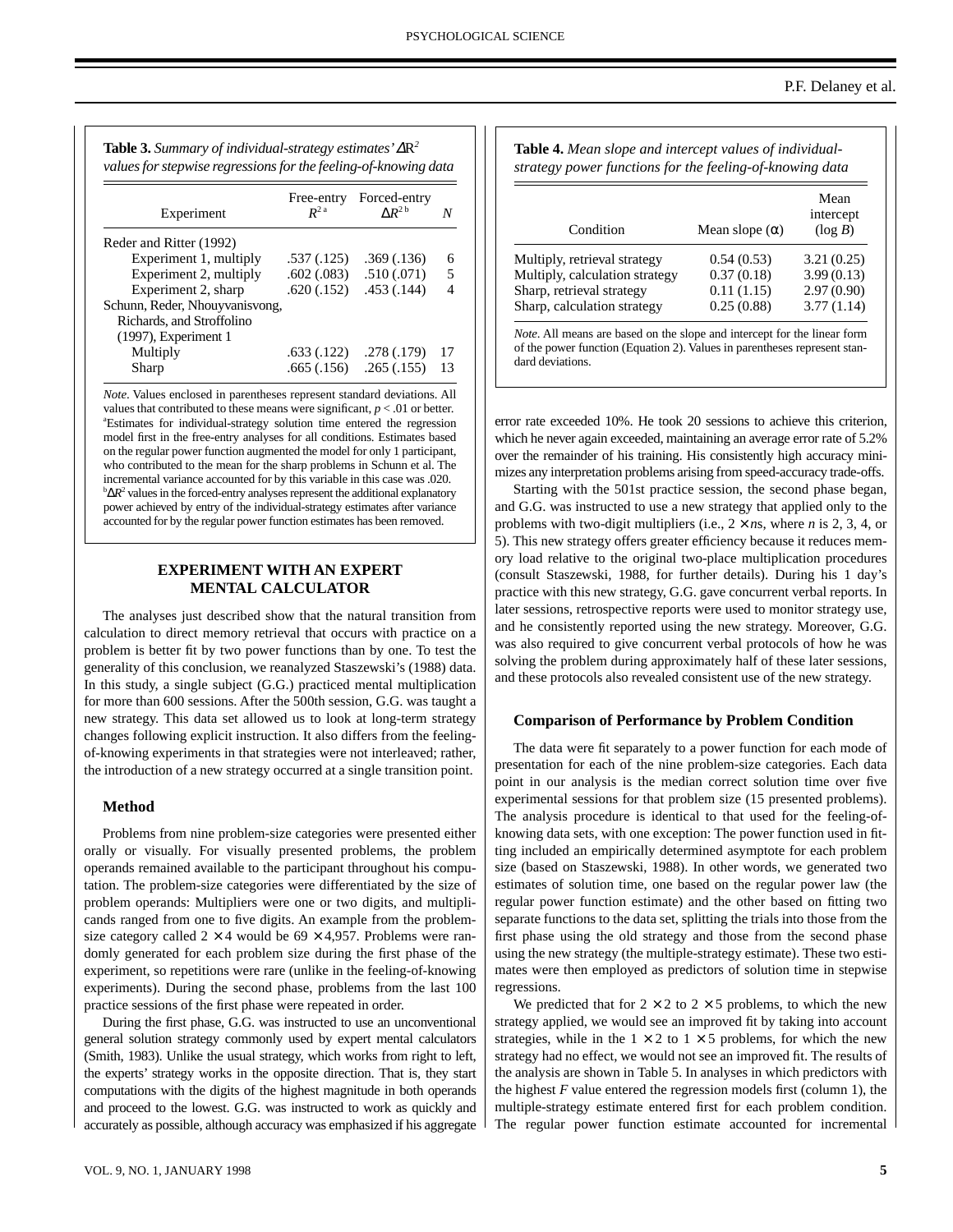## Strategy and the Power Law

**Table 5.** *Summary of individual-strategy estimates'* ∆R*<sup>2</sup> values for stepwise regressions for the expert mental calculator data* 

| Condition           | Free-entry $R^{2a}$ | Forced-entry $\Delta R^2$ <sup>b</sup> |
|---------------------|---------------------|----------------------------------------|
| $1 \times 1$ oral   | .274                | .066                                   |
| $1 \times 2$ oral   | .779                | .008                                   |
| $1 \times 3$ oral   | .757                |                                        |
| $1 \times 4$ oral   | .713                | .011                                   |
| $1 \times 5$ oral   | .797                |                                        |
| $2 \times 2$ oral   | .883                | .012                                   |
| $2 \times 3$ oral   | .931                | .010                                   |
| $2 \times 4$ oral   | .889                | .018                                   |
| $2 \times 5$ oral   | .888                | .060                                   |
| $1 \times 1$ visual | .679                | .013                                   |
| $1 \times 2$ visual | .801                |                                        |
| $1 \times 3$ visual | .734                |                                        |
| $1 \times 4$ visual | .781                |                                        |
| $1 \times 5$ visual | .772                |                                        |
| $2 \times 2$ visual | .848                | .017                                   |
| $2 \times 3$ visual | .892                | .004                                   |
| $2 \times 4$ visual | .822                | .031                                   |
| $2 \times 5$ visual | .794                | .049                                   |

*Note*. All numerical entries in this table were significant,  $p < .05$ . Estimates of individual-strategy solution time entered the regression model first in the free-entry analyses for all conditions. Estimates based on the regular power function augmented the model only for the  $2 \times 5$ oral problems. The incremental variance accounted for by this variable in this case was .005.

<sup>b</sup>∆R<sup>2</sup> values in the forced-entry analyses represent the additional solution time variance accounted for by the individual-strategy estimates after the variance accounted for by the regular power function estimate has been removed.

variance in only one condition  $(2 \times 5$  oral) in which strategy was manipulated (i.e.,  $2 \times 2$ ,  $2 \times 3$ ,  $2 \times 4$ ,  $2 \times 5$ ), and the amount was small (0.5%). In analyses that forced the regular power function estimate into the model first, the multiple-strategy estimate always accounted for a significant amount of incremental variance for the conditions in which the new strategy applied (column 2).

For the majority of those cases in which the new strategy did not apply (i.e., the new strategy should not have influenced performance), the multiple-strategy estimate did not account for incremental variance once the regular power function estimate was forced in. The small improvement due to the multiple-strategy estimate in some of these cases may be due to other concurrent endogenous local strategy changes found in G.G.'s solutions to specific subproblems. The evidence indicates that subproblems can be identified in problems with multidigit operands, and that direct retrieval supplants multistep computation for an increasing proportion of  $1 \times 2$  and  $1 \times 3$  subproblems with practice (Staszewski, 1988). Additional small endogenous strategy shifts cannot be ruled out.

Figure 3 provides example plots for G.G.'s solution times in the  $2 \times 5$ visual and  $1 \times 5$  visual conditions, blocked for display in 15-session practice blocks. Figure 3a shows the fits of the regular power function estimates (including asymptotes computed by Staszewski, 1988, p. 115) for the  $1 \times 5$  problems and for the  $2 \times 5$  problems. Additionally, a third line has been included to show how improvement on the new strategy



**Fig. 3.** Comparison of regular power functions and individual-strategy power functions. Shown in (a) is an example plot of the regular power function estimates of solution times produced by an expert mental calculator (G.G.) for  $1 \times 5$  (one-digit  $\times$  five-digit) and  $2 \times 5$  $(two-digit \times five-digit)$  visually presented mental multiplication problems, as a function of practice. Each data point represents 15 sessions. Also shown is a power function fit to the subset created by introducing a new strategy at Session 501, plotted to show the nonlinearity of the log-log plot when the new strategy is introduced. Shown in (b) are example plots of the individual-strategy power function estimates of the same data, plotted as a function of practice with the strategy rather than with the task. Data from Staszewski (1988).

deviates from improvement on the old. There are two things to note about this additional line. One is that the first few points after the new strategy is introduced are above the regression line for the older strategy. This is because when people first learn a new strategy, it often takes longer to use it than a more practiced strategy. The other observation is that the slope of the new function implies that by Session 1,000, G.G. would be answering  $2 \times 5$  problems as quickly as  $1 \times 5$  problems, which seems unlikely. This is an artifact of starting the plot of a new strategy